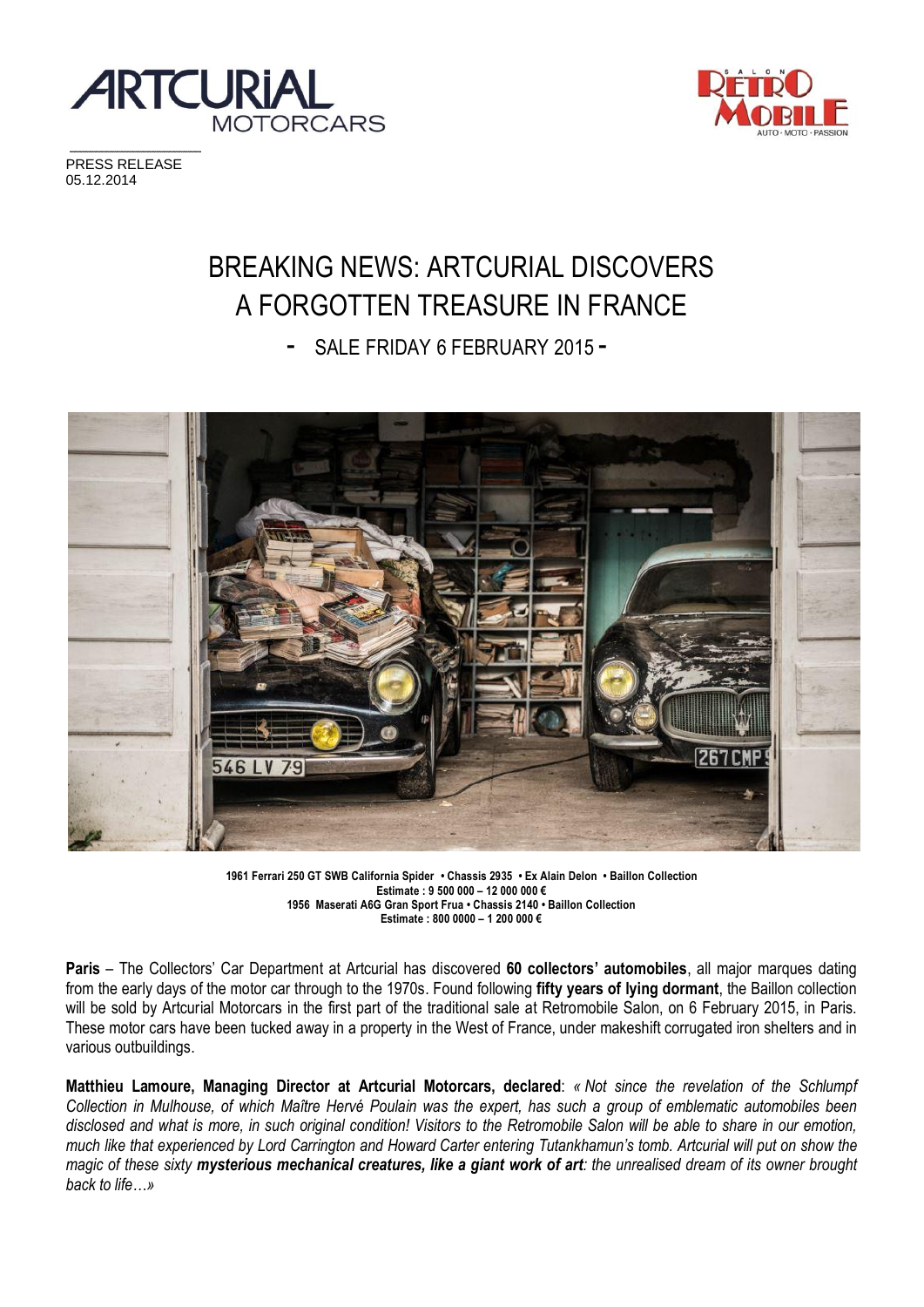**Pierre Novikoff, motor car specialist declared** : *« These sleeping Beauties are clothed in the precious patina of time gone by. A collection like this can't fail to arouse the passions of those who love automobiles, as well as art and history enthusiasts. Never again, anywhere in the world, will such a treasure be unearthed! »* 

Bugatti, Hispano-Suiza, Talbot-Lago, Panhard-Levassor, Maserati, Ferrari, Delahaye, Delage…these **legendary marques** make up the extraordinary cache discovered by the Artcurial car department team, Matthieu Lamoure and Pierre Novikoff. Many of these cars were built by highly celebrated coachbuilders such as **Million-Guiet, Chapron and Saoutchik**, with a number of **Talbot Lago T26s** including a very rare **Grand Sport Aérodynamique** and a rather extravagant **Cabriolet** once owned by **King Farouk.** 



Talbot Lago T26 Grand Sport coupé Saoutchik Collection Baillon, © Artcurial



Talbot Lago T26 cabriolet Saoutchik ex-King Farouk Collection Baillon, © Artcurial

Sheltering in a garage, conserved in good condition, the two specialists came across one of just three **Maserati A6G Gran Sports** with coachwork by Frua, dating from 1956. Beneath piles of newspapers, they discovered a **Ferrari 250GT SWB California Spider, with covered headlights**. It had been bought new by the actor Gérard Blain, then sold to fellow actor **Alain Delon**, who was photographed several times at the wheel of this machine, including in 1964 with **Jane Fonda** during the filming of 'Les Félins' and on the Côte d'Azur with **Shirley MacLaine**. One of 37 examples, this Pininfarina-designed cabriolet, its whereabouts unknown to marque historians until now, is bound to attract the attention of collectors of important historic Ferrari.



Hispano Suiza H6B cabriolet Millon-Guiet Collection Baillon, © Artcurial

Talbot Lago T26 Record coupé Saoutchik Collection Baillon, © Artcurial

This collection was assembled during the 1950s by Roger Baillon, an entrepreneur who ran a transport company based in the west of France. As enthusiast from the early days, he exhibited, at the Paris Motor Show during the 1950s, a roadster that he had built. His dream was to conserve the heritage of pre-war automobiles in museum surroundings. During the 1970s, before he could carry out the necessary restoration work, his dream was shattered when his business suffered a setback. He was forced to sell some fifty cars, and since that time, the rest of the collection did not move until this discovery.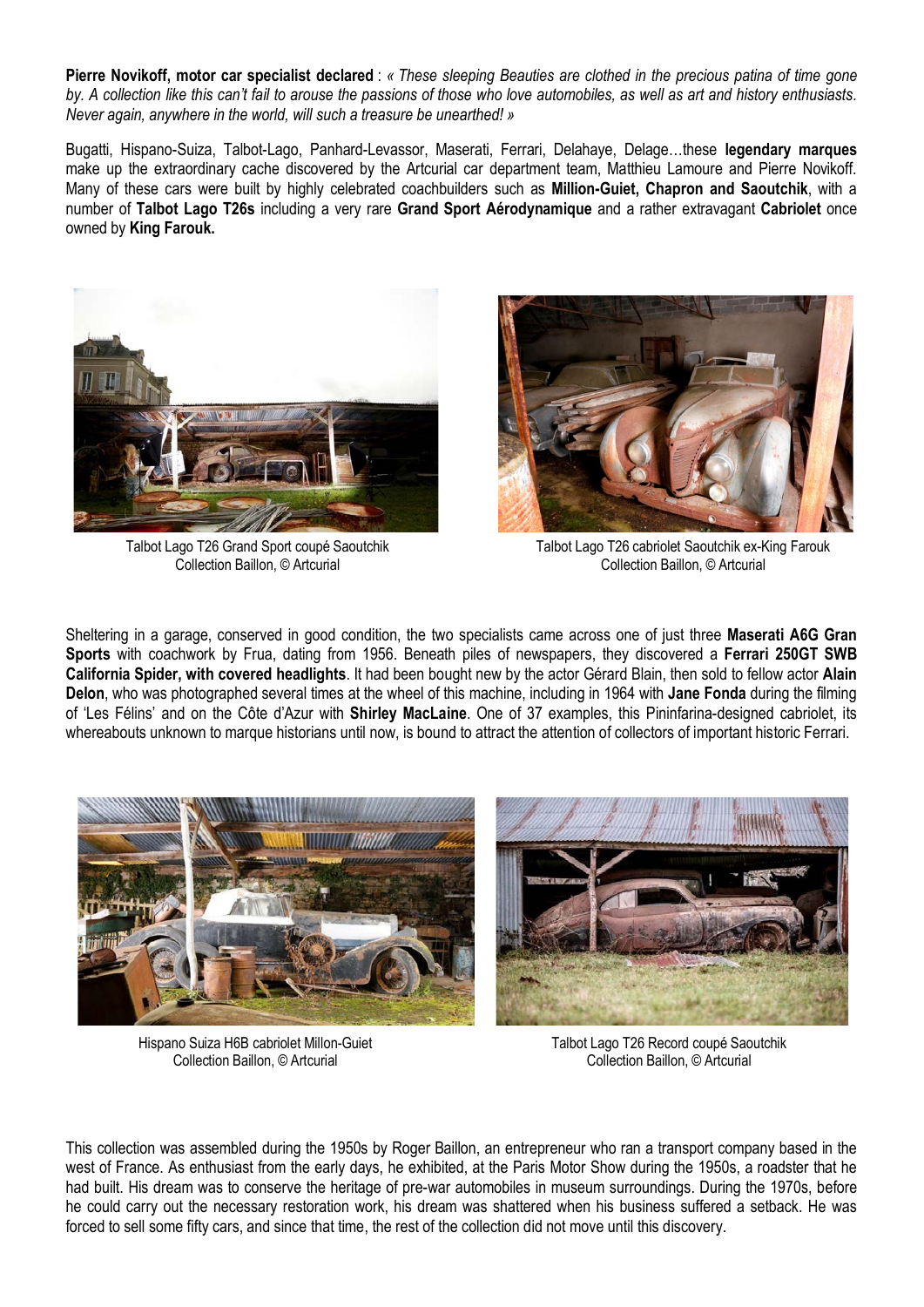



1956 Maserati A6G Gran Sport Frua, Collection Baillon © Artcurial

1961 Ferrari 250 GT SWB California Spider Collection Baillon, © Artcurial

# **High-resolution images available on request Catalogues available online at www.artcurial.com**

\*\*\*\*\*\*\*\*\*\*

*About Artcurial –* Founded in 2002, Artcurial confirmed its position as the leading French auction house in 2013 with 123 sales organised across 20 specialist departments. In 2013 the auction house achieved an overall sales total of 178.1 million euros, representing an increase of 24% on 2012, and notably achieved the third highest auction price of the year in France with the sculpture *La Rivière*, by Aristide Maillol, that sold for over 6.1-million euros. It has also confirmed its position as market leader for Comic Strips in Europe, Collectors' Cars in continental Europe, jewellery and watches in France and Monaco and Old Master Paintings in Paris. With a strong international bias, Artcurial maintains its presence abroad with offices in Milan, Vienna and Brussels, and travelling exhibitions in the United States and Asia.

Over the course of the last two years, the collectors' car department at Artcurial has grown rapidly, increasing from 30 M€ / 40 M\$ in 2013 to 50 M€ / 66 M\$ in 2014 (+67%). The sales in France have continued to set new records and attract an increasingly international clientèle. Artcurial Motorcars has established a reputation for sourcing cars that are new to the market and for presenting large private collections, creating excitement and attracting collectors.

# Sale date : Friday 6 February 2015

Contact Press : Rebecca Ruff UK press consultant +44 79 73 74 75 96exclusive rebecca.ruff@btinternet.com

Contact Artcurial : Jean Baptiste Duquesne Chargé des relations presse + 33 1 42 99 20 76 jbduquesne@artcurial.com

www.artcurial.com

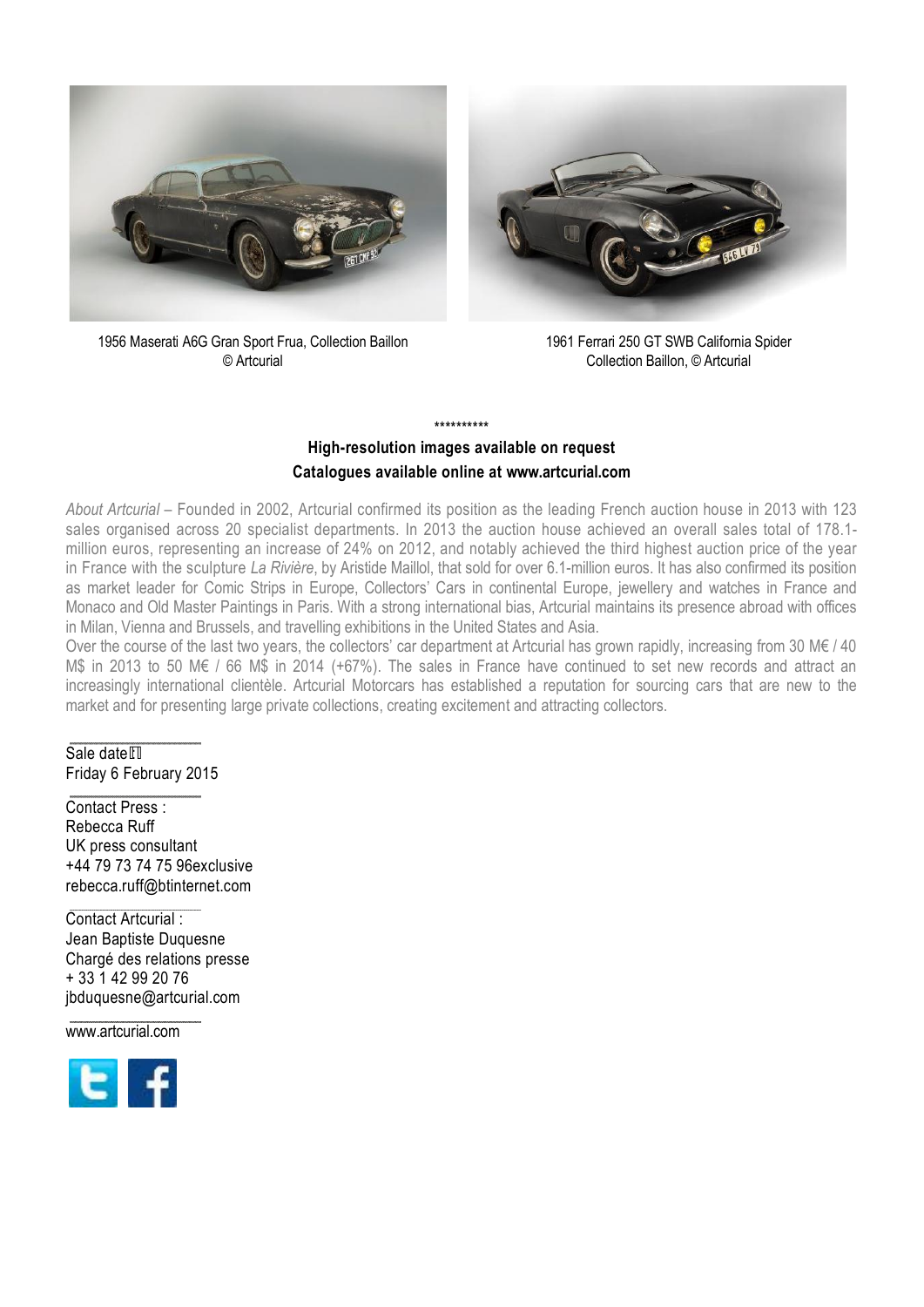



PRESS RELEASE 05.12.2014

# THE DISCOVERY OF THE BAILLON COLLECTION : INTERVIEW WITH MATTHIEU LAMOURE ET PIERRE NOVIKOFF

- SALE FRIDAY 6 FEBRUARY 2015 -



**Matthieu Lamoure, director of the department and Pierre Novikoff, motor car specialist** Artcurial Motorcars – The Collectors' Car Department at Artcurial

**Paris** – It was in the West of France that the team from Artcurial's collectors' car department made an extraordinary discovery. Forgotten for almost fifty years, some 60 automobiles assembled with devotion in order to create a private museum that would pay tribute to this great human invention. This unique collection will be offered for sale on February 6 2015, at the Retromobile Salon, the essential rendez-vous for all motoring enthusiasts.

Matthieu Lamoure and Pierre Novikoff, of Artcurial Motorcars, tell us about this incredible find.

**This has been like finding real treasure. Is it something that happens often to you ?** 

**Matthieu Lamoure, Managing Director of Artcurial Motorcars** : *This sort of thing doesn't happen often enough ! I think, above all, you go into this profession for discoveries like this. Yes, this really is a treasure. No doubt*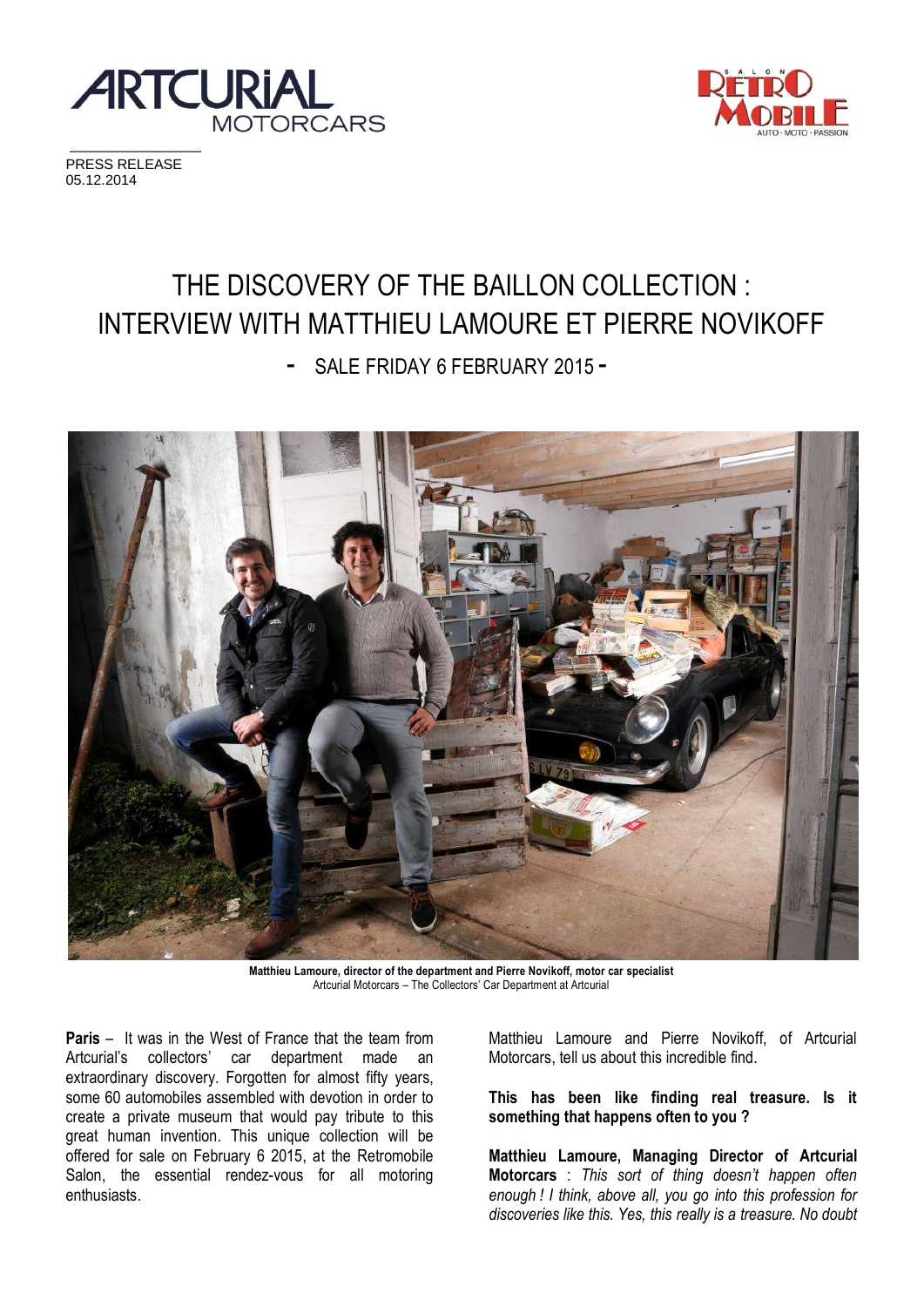*a once-in-a-lifetime discovery. In our jargon, we speak about « barn finds » as cars that are intact, that have remained untouched for years, and are found again. I have to say that when we arrived here, we found ourselves overcome with emotion. Probably much like Lord Carrington and Howard Carter, on being the first person for centuries to enter Tutankhamun's tomb. It really was a case of waking up sleeping beauty.* 

#### **Pierre Novikoff, senior specialist at Artcurial Motorcars**

: *We are treasure hunters ! I don't think that the collectors' car world has seen anything like this since the Schlumpf Collection, when Maître Hervé Poulain was the expert. This is surely the last time that such a discovery will be made, anywhere in the world. What is so special here is the number of cars (60), the range (from the early days of the motor car to the 1970s) and the quality and pedigree of the models. Unlike the Schlumpf collection that was known about and documented, ours is completely new. It's a discovery!* 

#### **This is becoming a speciality !**

**ML :** *I must say that at Artcurial Motorcars, we are committed to finding cars that have rarely or never been seen on the market before. This is our signature style, and is requires an incredible amount of work. We spend the year crossing Europe and travelling around the world. It is no coincidence that collectors come to our sales from across the globe year after year. This year, we realised close to 50 M€ / 66 M\$ in sales, which is up 67% on 2013.* 

**PN :** *The prices and the records are a welcome reward for our hard work. But to arrive in a small village in the West of France, and discover this treasure, is unheard of. We share the same passion as the collectors. They know our commitment and they stay with us. We share the same language. And it is this bond that enables us to coordinate auction sales like this one. I like to think it is our trademark !* 

#### **How, exactly, did this start ?**

**PN :** *It is quite a story. When we are preparing for a sale, we criss-cross France and travel around the world searching for rare pieces. A key part of our profession is being able to build relationships and to listen when we are told about something. On that particular day, I had a feeling that something was going to happen. On the phone, I gathered from the information I was given, that this could turn out to be something important. Without realising the scale. I spoke to Matthieu immediately and we arranged to go there, to find out what it was.* 

#### **And when you arrived, what happened?**

**ML :** *It was a fairly indescribable feeling. On entering the gates of this property, we had no idea what we would find. We had to go in through the gardens at the rear of the*  *property, to get a first look. Across three hectares, we could see different makeshift structures. Low shelters covered with corrugated iron. From there, we realised that this was something big. We still didn't know what we were looking at, but could make out coachwork, weathered by time and the elements. Some modern shapes and others that were older.* 

**PN :** *Incredible! The cars weren't stored in solid, purpose built sheds, but completely makeshift constructions. We came closer and realised that there were dozens of cars parked underneath. We soon realised that some of these had been put there 50 years earlier and left untouched. Wooden posts, between the cars, supported the fragile roofs. The sides were open to the elements. We still didn't realise exactly what we were faced with : the number of cars, the marques, their condition.* 



#### **It was practically an archeological excavation you were looking at!**

**ML :** *Exactly! However, before the inventory, recording and researching their history, we needed to see everything. We continued our exploration at a second site, at the bottom of a field, then in one of the property's outbuildings, an old barn that had been converted into an improvised garage.* 

**PN :** *And there the shocks continued. The artistic and aesthetic shock first of all, faced with the beauty of these metallic sculptures. The emotional shock followed, as we came across incredible models and iconic marques. This was somewhere between a metallic graveyard and a museum. Nature had taken a hold, over the years. Ivy had invaded a car and entirely covered its wheel, while weeds had taken root in a passenger compartment as easily as in a greenhouse. In places, the sheets of corrugated iron were resting directly on the cars.*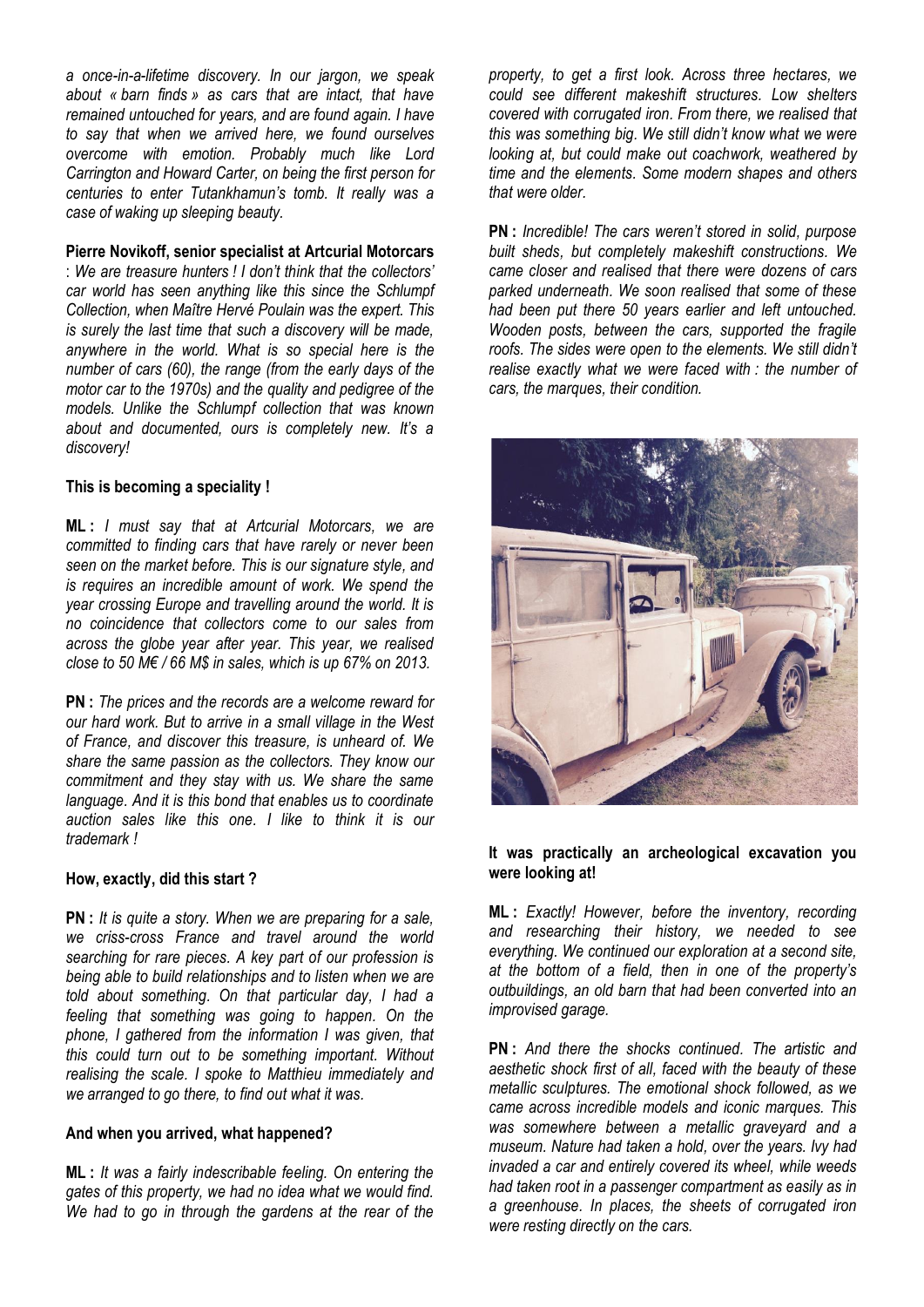#### **But what is the story behind this treasure ?**

**ML :** *Of course, this is the first question we asked ourselves ! In front of such a collection, how could we not be curious, and want to find out ? How had someone been able to amass so many cars ? And for what purpose ?* 

**PN :** *Little by little, thanks to the owners, we learnt the story and the pieces of the puzzle began to fall into place. We were standing in front of the Baillon collection. Well documented, it had given rise to a large sale during the 1970s. It was thought that everything had been sold, and its existence had been forgotten about. And here, we had just found the lost collection ! The troupe of red lorries, associated with the celebrated 'Transports Baillon' in the mid-20th century, left us in no doubt.* 



#### **How did it come to be lost ?**

**PN :** *I must tell you the story ! It is essentially that of a great inventor and automobile enthusiast, although the collection was put together over several generations. Up until 1977, Roger Baillon had a transport and truck manufacturing business in the west of France. In 1947, this guy who was crazy about machines made a name for himself : he exhibited a car he had designed himself : the Oiseau bleu (blue bird). It was an ingenious vehicle, sculptural. It was the work of an artist, built to the highest standards.* 

**ML :** *Roger Baillon made his fortune manufacturing trucks, at a time when the transport business was booming, after the war. He had the monopoly on transporters for dangerous liquid chemicals, thanks to the design of a secure, watertight tank. At the same time, he produced a revolutionary lorry in 1950 that featured the first ever 'cabine avancée' (forward-control cab) in the transport*  *industry ! It was moving to find the relics of this great era, in the garden of the property.* 

**PN :** *It was between 1955 and 1965 that he amassed the largest part of the models. Unfortunately, during the 1970s, he suffered a reverse of fortune and his business went into decline. Which explains the large sale at the end of the decade.* 

#### **But why collect the cars ?**

**PN :** *This needs to be put into context. Although collectors' cars, and particularly post-war French models, are snapped up today in the salerooms, this has not always been the case. At that time, Roger Baillon saved many of these cars from the scrapyard. With many significant models amongst them !* 

**ML :** *This man was one of the early collectors. He wanted to celebrate the art of automotive engineering and bought a property to turn into an automobile museum. He began to buy key models in France and Europe. Having a transport business, it was straightforward for him to have his treasure delivered to the property he had bought in 1953 for this purpose. He even acquired a little train which he planned to use to make a tour of the museum, that would pass by all the cars.*

**PN :** *When the vehicles arrived, he put them away without much fuss, one next to the other. He restored some and left others as they were. He passed on his passion to his children and grandchildren. They continue to be very attached to this collection that they had watched expand, with the cars they had grown up around.* 

### **I imagine that you went from one discovery to another when you started to make an inventory ?**

**ML :** *60 cars, legendary marques, in « barnfind » condition. It was already unbelievable ! We had already spotted a few gems during our first tour of the machines, and making an inventory made us start to comprehend the extent of the collection. One mythical coachbuilder after another. I must tell you about three Talbots designed by Saoutchik : despite their condition, it was impossible not to*  fall in love with the lines of theTalbot Lago T26 Record *coupé by Saoutchik. It is like a work of art by Brancusi. When we contacted the marque historian to tell him we had found this car, he couldn't believe it ! Once he had recovered from the shock, he bombarded us with questions.* 

**PN :** *I'm not sure I've ever seen so many exceptional cars together in one collection : Bugatti, Hispano-Suiza, Talbot-Lago, Panhard-Levassor, Maserati, Ferrari, Delahaye, Delage… Roger Baillon saved these cars and succeeded in his task : to trace the history of the automobile through the finest examples ! When I look at the imposing Hispano Suiza H6B cabriolet Million-Guiet, a car built in France, I*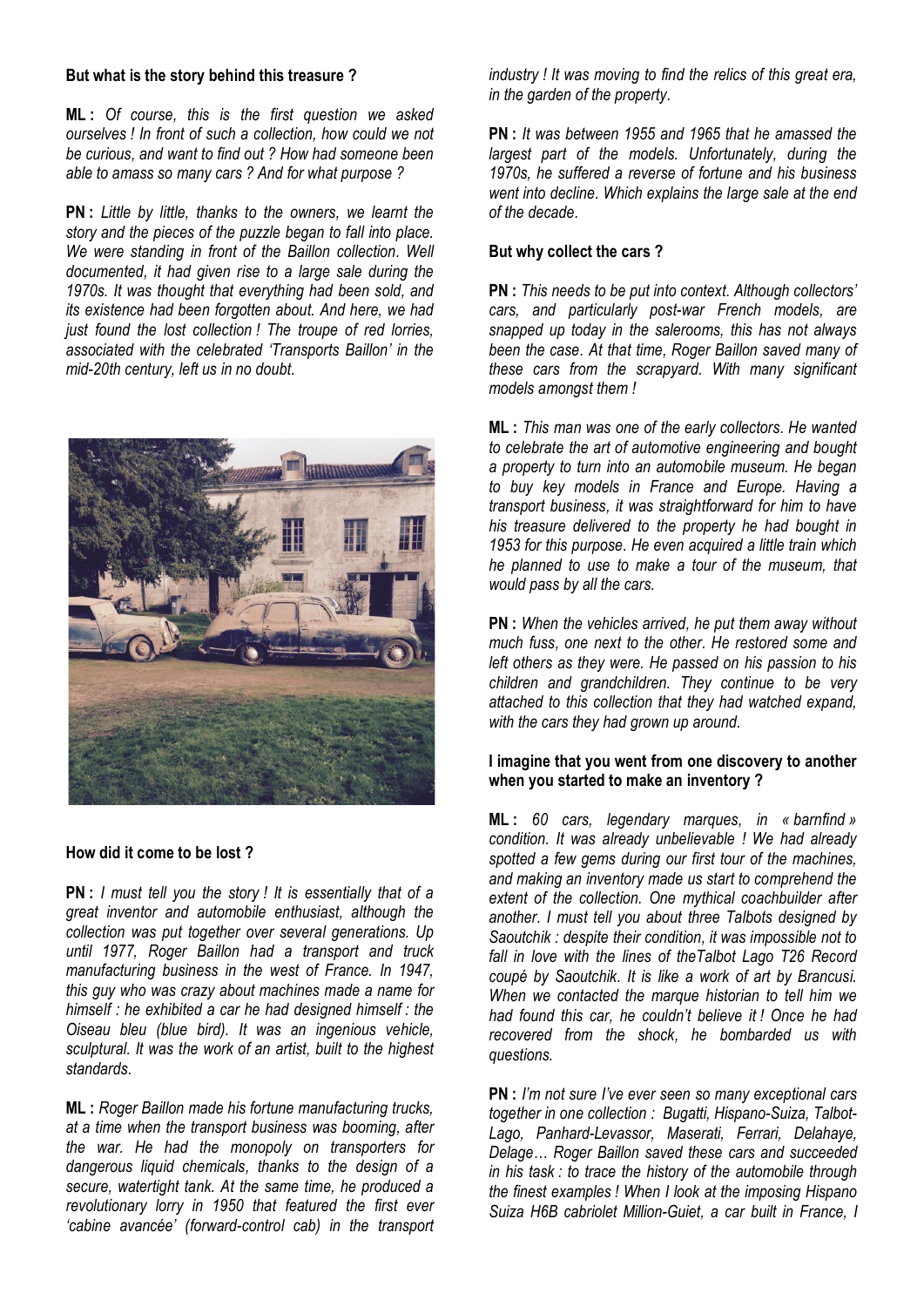*am impressed by the attention to detail and its proportions. These men were genuine artists.* 

### **You speak of them like genuine works of art…**

**PN :** *But that's what they are ! It is no coincidence that Artcurial has a collectors' car department. Certain cars, much like paintings or sculptures, are works of art, created by artists ! Not only the engineering, but their styling reflects the history of design.* 

**ML :** *I think you can feel the same emotion whether you are looking at the cubist forms of Pablo Picasso, the geometric but gentle shapes of Constantin Brancusi, a bookcase by the designer Ron Arad or the perfect styling of a Ferrari 250 GT SWB California Spider.* 

# **Tell me about this Ferrari. It is THE discovery ?**

**ML :** *Ferrari is a legendary name in the automobile world. And this car is unique. Only 37 examples of this model were built making it extremely rare. Every example has been carefully documented by historians and this one was thought to be lost. We have found it !* 

**PN :** *And we really did 'find' it : it was buried, in a garage, under a pile of papers (old copies of la Vie de l'Auto) and various covers. Not what you would expect for a car worth between 9.5 – 12 M€ / 12 – 16 M\$. Its neighbour was another gem, a Maserati A6G Gran Sport Frua.* 

#### **Do any of these cars have special history ?**

**ML :** *The Ferrari, certainly ! When we were making the inventory, we realised that the car used to belong to Alain Delon !* 

**PN :** *It had been bought new by the actor Gérard Blain who sold it to his fellow actor Alain Delon. Delon was photographed several times at the wheel of this machine : in 1964 with Jane Fonda during the filming 'Les Félins' and on the Côte d'Azur with Shirley Mac Laine.* 

**ML :** *The collection also contains an extravagant Talbot Lago T26 cabriolet that once belonged to King Farouk.* 



# **What can you do with vehicles in this condition ?**

**PN :** *All the cars are significant for their heritage, and we hope that some of them will join big collections in and outside France. Perhaps even museums. Amongst the 60 cars, the estimates vary from €500 to several million euros. They will be displayed and sold as they are. Just as we found them. Possibly one or two spider's webs may be lost in transit, and some of the dust blown away, but that's all !* 

**ML :** *What is incredible is the condition of these cars. I think some should be left as they are, and others should be restored. This is a unique testimony. It is the collectors who have this opportunity to make the successful bid who will decide. If you think about it, there are always restored cars available to buy on the market. These vehicles are unique. This is a very rare opportunity presenting works of art unknown to the market ! For the Talbot Lago T26 Grand Sport coupé Saoutchik, caved in at the rear, I think it should be left in this condition. It is a sculpture.* 

#### **The cars will be on display during the salon Rétromobile, in February 2014. How do you transport such fragile objects ?**

**ML :** *It is a highly technical and precise job, the same as transporting a work of art. We need to take as much care as if we were moving the Mona Lisa. The cars are loaded manually into special lorries, to be taken to a warehouse. There, like celebrities, they will be individually photographed in a studio, inspected and written up for the sale catalogue.* 

**PN :** *You will see them again in February at the Parc des Expositions de la Porte de Versailles, in the major exhibition that precedes the sale on 6 February, at the Retromobile Salon.*